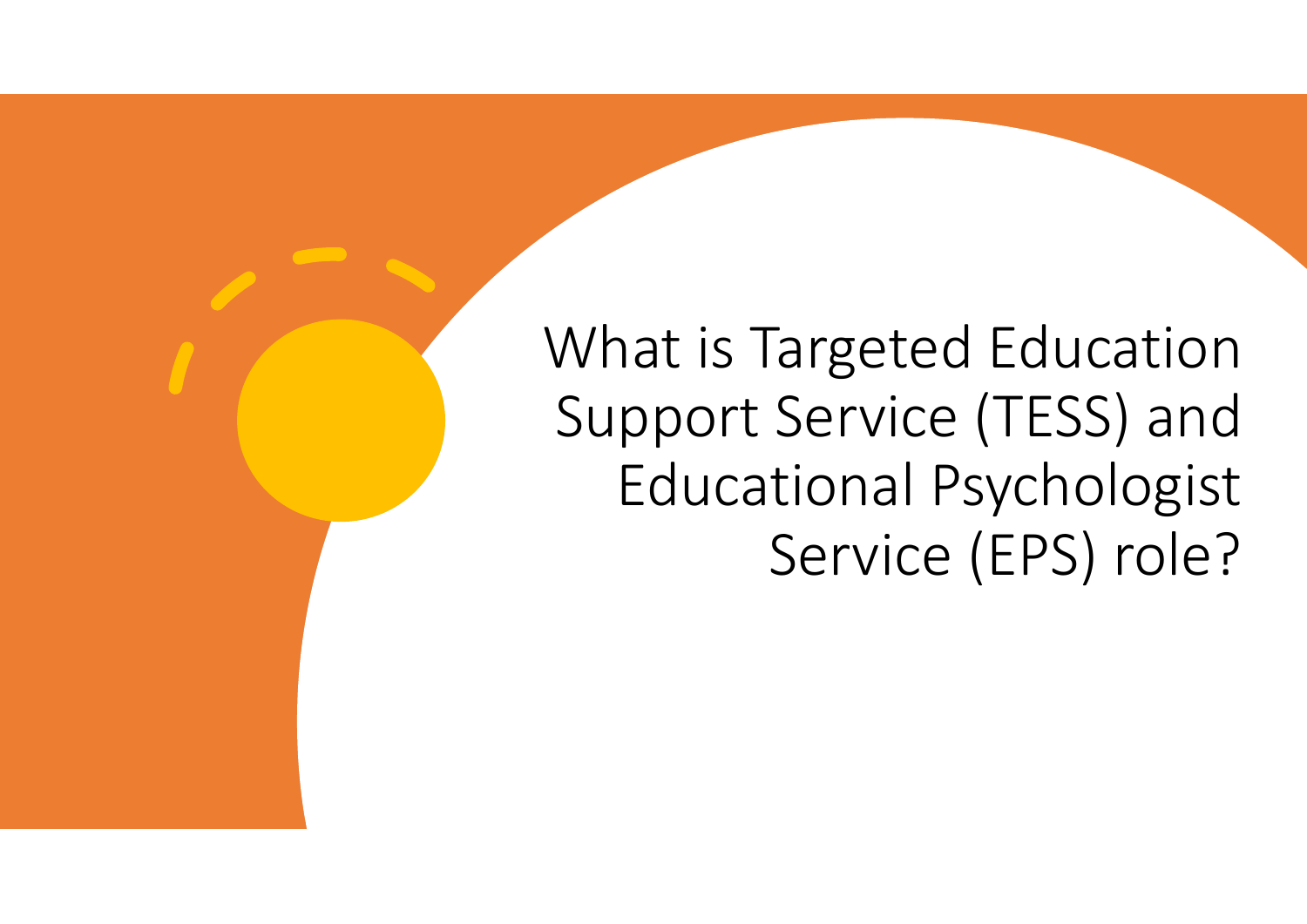# Targeted Education Support Service (TESS)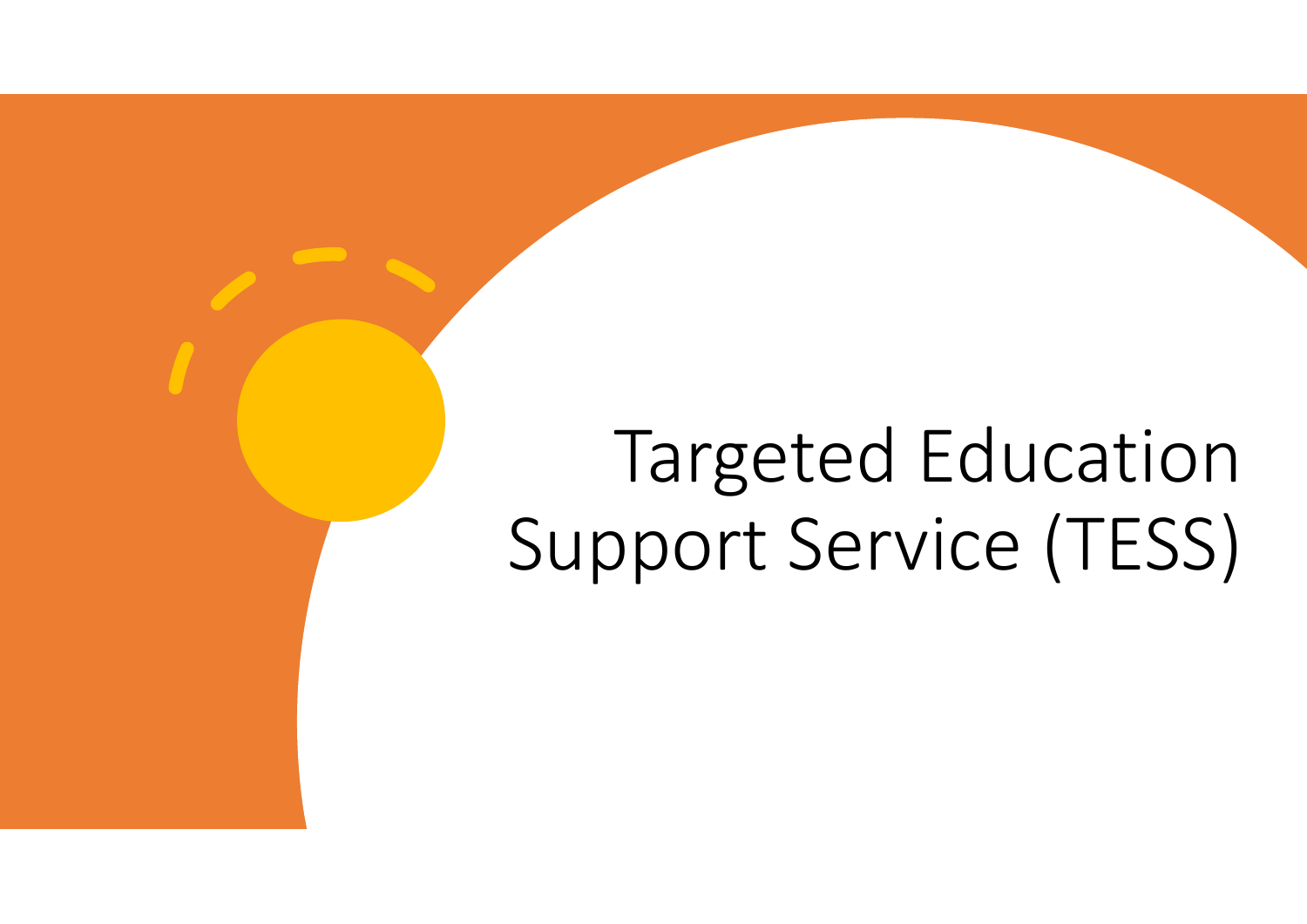### What is T.E.S.S.?

T.E.S.S. are specialist, qualified and experienced teachers and educational practitioners who work with schools to support children and young people when learning progress, social, emotional or mental health are causing concern.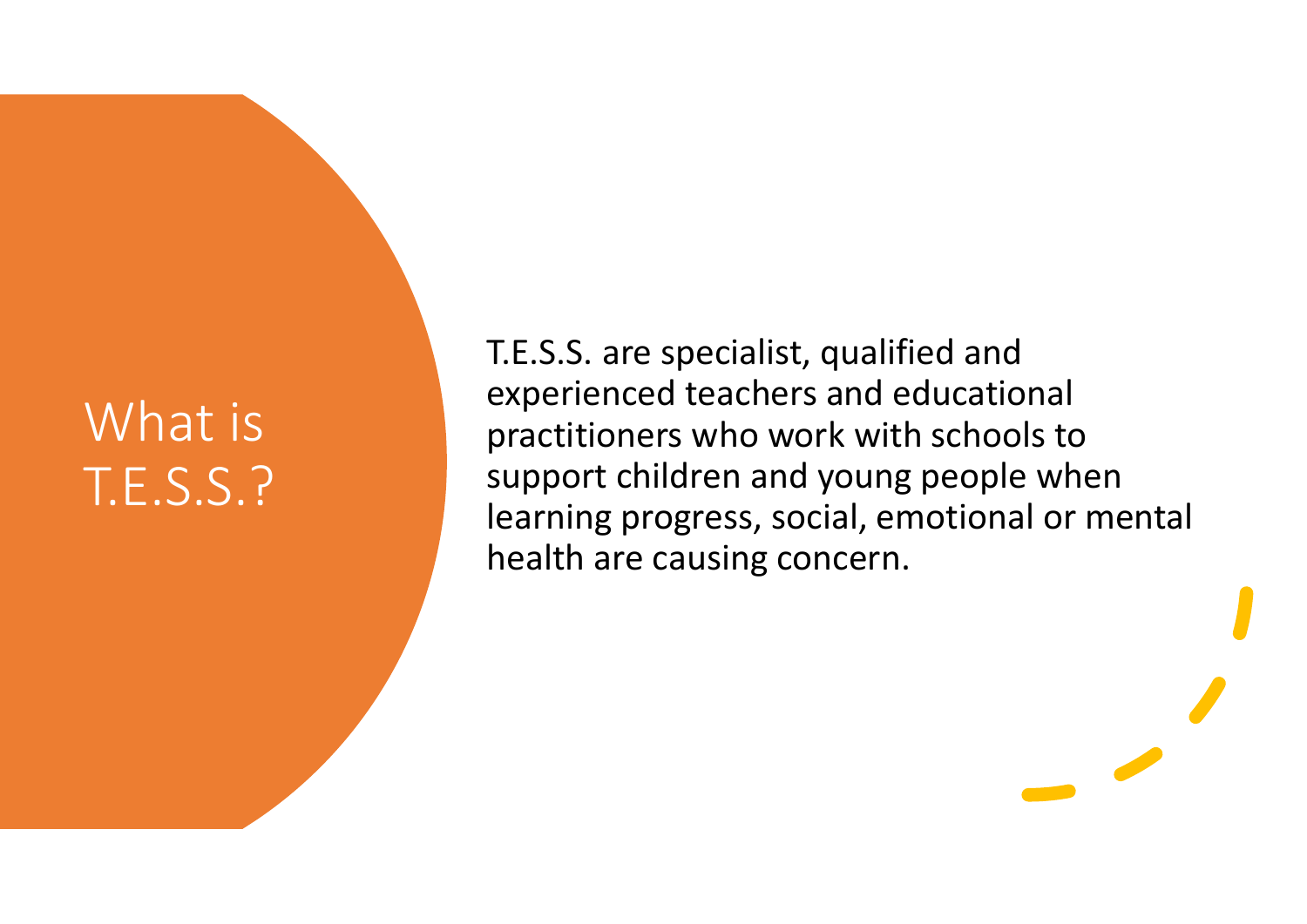#### What T.E.S.S. do

**Provide specialist advice to support progress** ‐ through consultation, observation, modelling good practice and, where appropriate, assessment.

**Deliver training** ‐ on evidence‐based interventions for literacy, mathematics, social skills and emotional development. Training also covers teachers' awareness of SEND strategies, SEND Code of Practice, school and department of education policies and research updates around inclusion.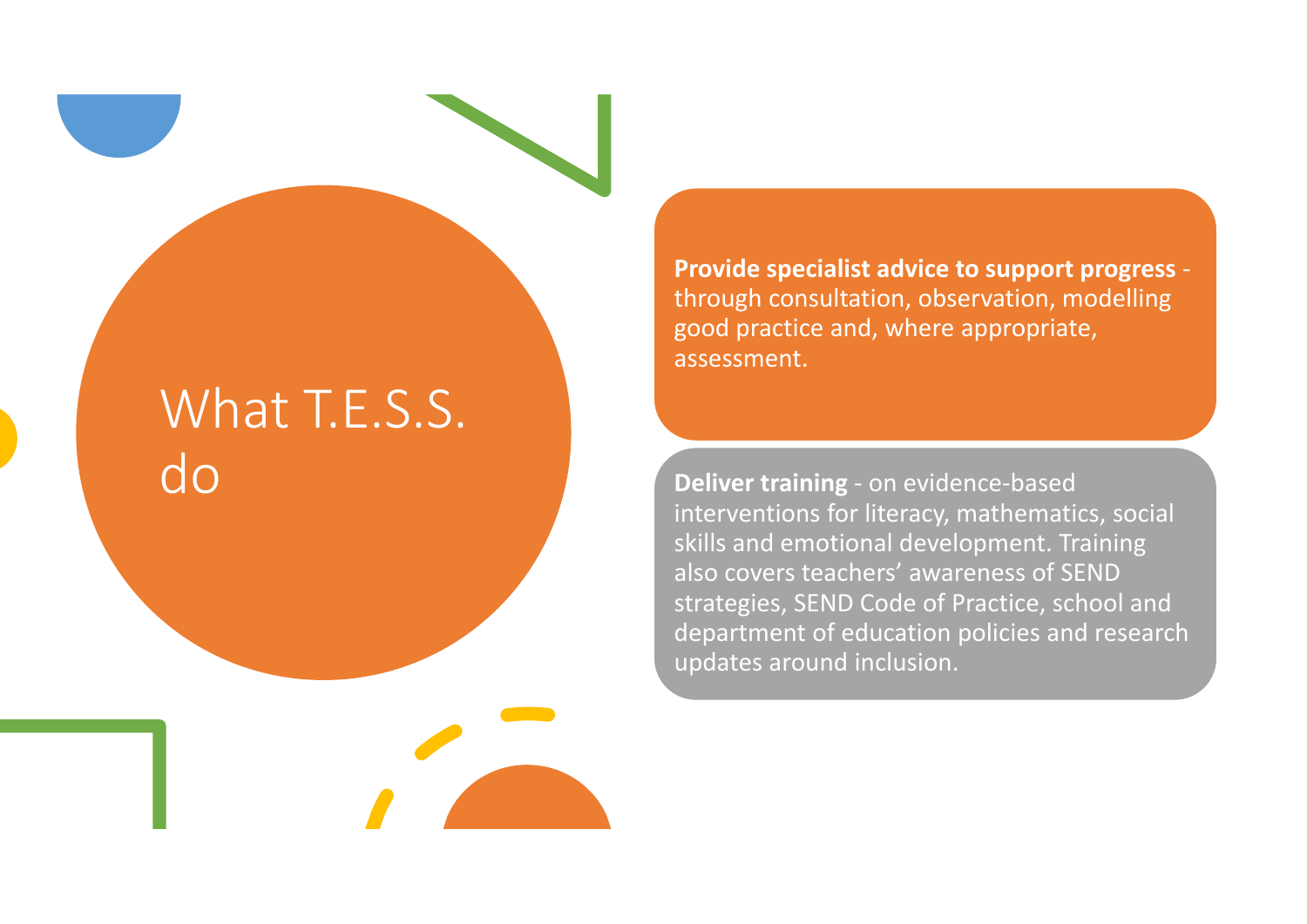#### How to get T.E.S.S. involved?

Referrals to T.E.S.S. are made by the child's school.

If you feel that your child is having difficulties at school or not making progress, please speak to the Special Educational Needs Co‐ ordinator (SENCO) at your child's school and discuss your concerns. On the SENDIASS website we have a resource on how to prepare for meetings which may be helpful.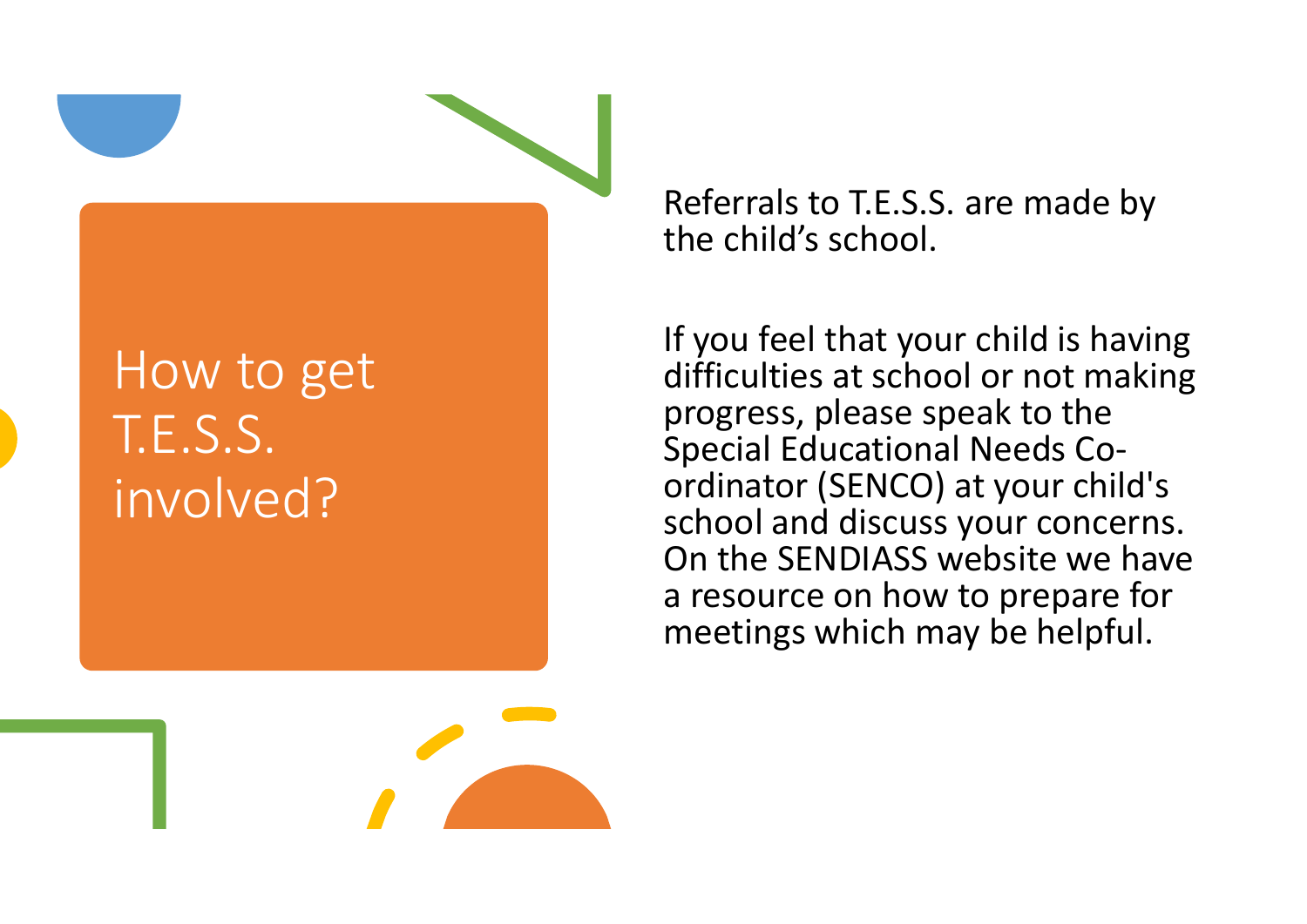## **Educational** Psychologist Service (EPS)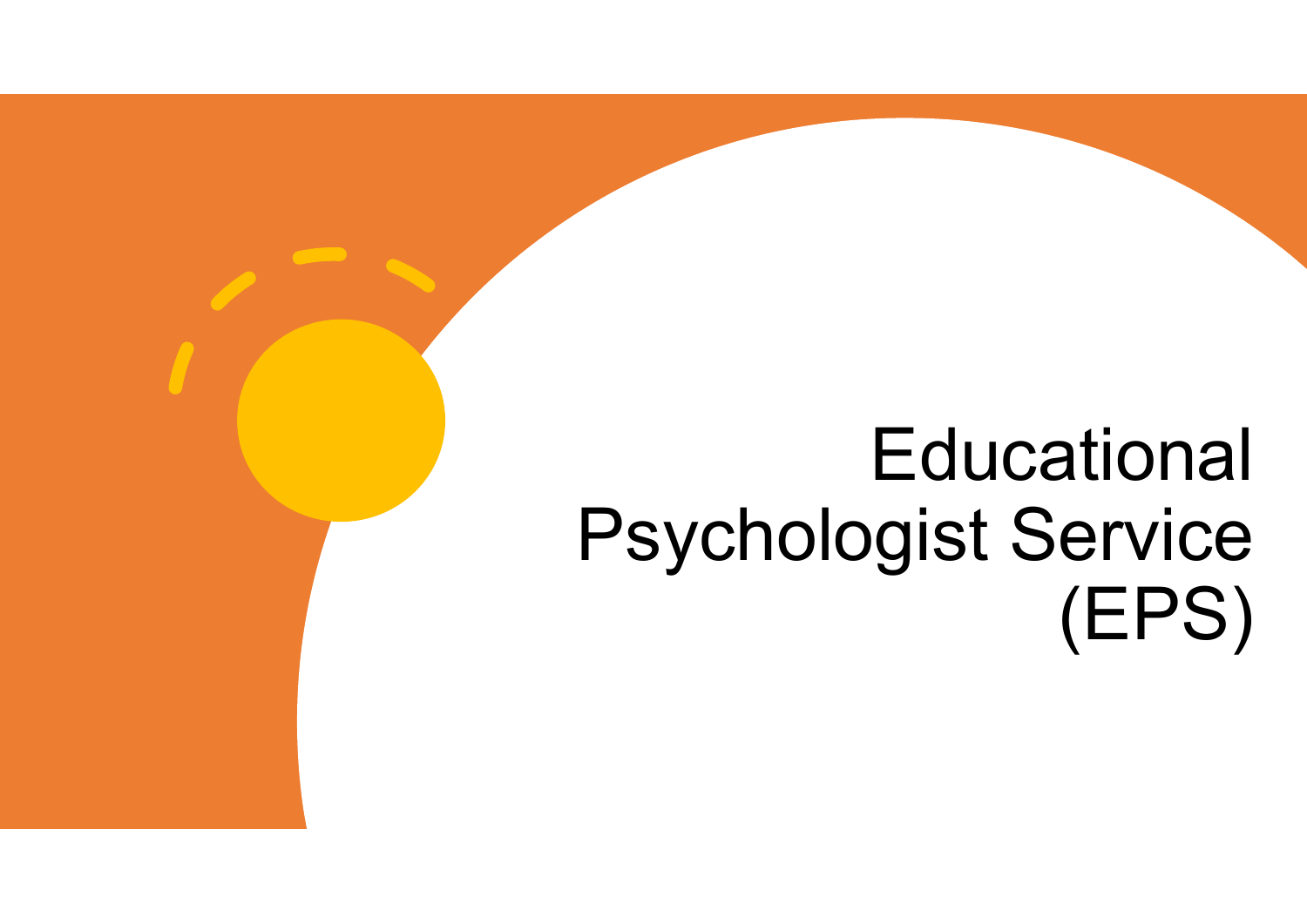What is the role of an **Educational** Psychologist? The role of an Educational Psychologist is to support children and those who care and teach for them to overcome any barriers to learning that they may be experiencing.

They offer a range of advice, assessment, training and interventions to support children and young people.

The EPS work with families, school staff and other professionals in a range of settings, applying psychology to promote positive outcomes.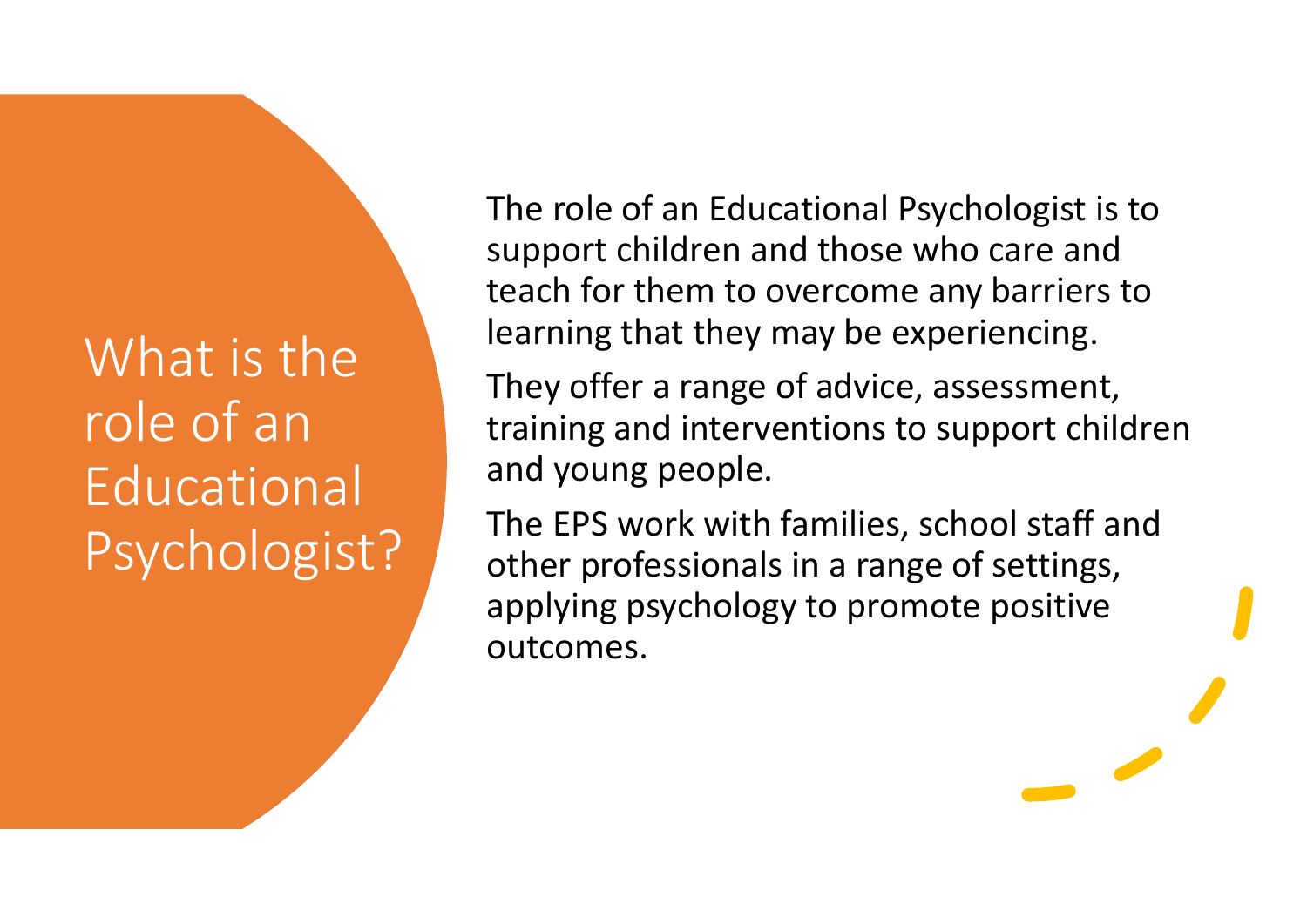#### Why might a child be referred to see an Educational Psychologist?



There are a wide range of reasons a child might be referred to an Educational Psychologist, but generally a referral is the result of parents and/or teachers having concerns about the learning, development, or behaviour of a child.



If a child is referred to an Educational Psychologist, this can help them to get support that they need, and may provide suggestions or strategies for parents and teachers to use to reduce the barriers to learning for the child.